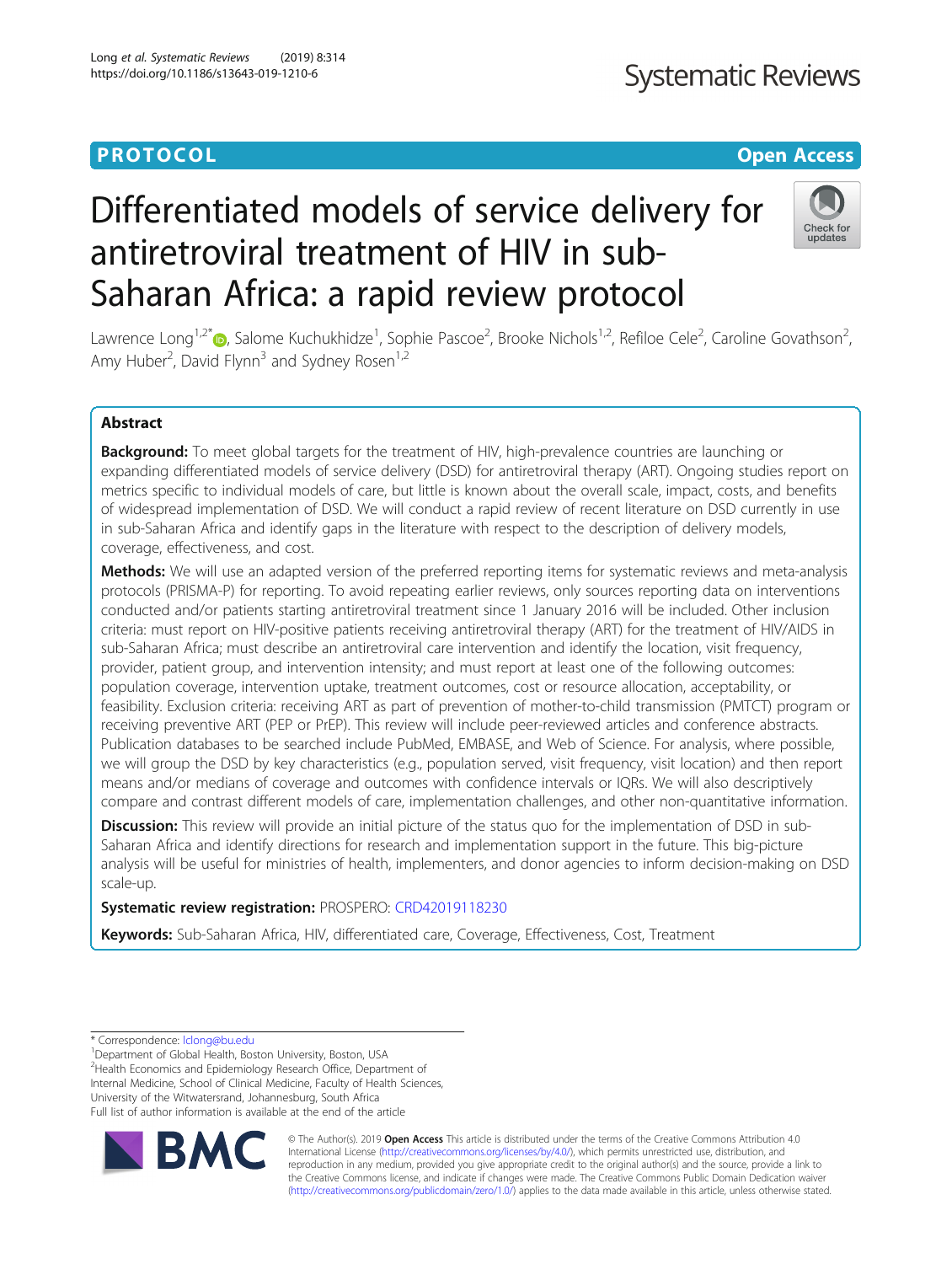# Background

As the availability of antiretroviral therapy (ART) for the treatment of HIV/AIDS has increased in resourcelimited settings, there has been a move to develop and implement alternative treatment delivery models (also referred to as "differentiated models of service delivery" or DSD) in high prevalence countries in order to meet the global targets for HIV treatment while maintaining quality of care [[1\]](#page-4-0). Alternative treatment delivery models typically differ across one or more of the service characteristics (provider, location, frequency, and intensity of care) and aim to provide a more patient-centric service [[2\]](#page-4-0). Proponents of DSD also believe that alternative models utilize resources more efficiently, without compromising patient care  $[3, 4]$  $[3, 4]$  $[3, 4]$  $[3, 4]$ . It is this promise of greater efficiency in a climate of constrained resources and increasing demand that is driving the rapid expansion of DSD [\[5](#page-4-0)–[7\]](#page-4-0).

Sub-Saharan Africa, with both a high burden of HIV and limited domestic public health resources, has been at the forefront of innovative, alternative treatment delivery models for the last decade. Most efforts focused on "stable" (virally suppressed) ART patients who are thought to require less medical oversight than those just starting treatment or failing therapy. These stable patients were placed in alternative models that incorporated some combination of fewer clinic visits, community service delivery, and interim monitoring by non-clinicians [[8,](#page-4-0) [9](#page-4-0)]. Under increasing pressure to reach the UNAIDS "90-90-90" and now "95-95-95" goals, the use of alternative treatment delivery models grew rapidly to cover the full treatment continuum, increasingly including unstable patients [[3,](#page-4-0) [10](#page-4-0)–[13](#page-4-0)]. These models, both formal and informal, have now found their way into national HIV treatment strategies, with most high prevalence countries implementing one or more alternative models for HIV patients [\[14](#page-4-0)–[16\]](#page-4-0).

While a few of the early alternative models, such as adherence clubs and community adherence groups (CAG), have been described and evaluated in the literature, most studies were limited to clinical trials and small-scale implementation [[17,](#page-4-0) [18\]](#page-4-0). In most instances, routine implementation was not matched with an evaluation or monitoring strategy designed to measure progress or impact. As a result, there are almost no routine care databases that document these models or reports on their effectiveness in generating the expected benefits.

As each country in sub-Saharan Africa develops and scales up its versions of service delivery models, global and national policy-makers, funders, and program managers are grappling with questions of current coverage and uptake, which models are most effective for which patients, whether DSD allows reallocation of "saved" resources, and how to sustain service delivery outside the clinic once donor support is no longer available. To assess what is already known about the implementation and outcomes of DSD, we will conduct a rapid systematic review of publications from the most recent 4 years (2016–2019) that describe and report on the most recent ART delivery models.

The objective of this rapid review is to summarize the most recent information available about differentiated models of antiretroviral treatment delivery currently in use in sub-Saharan Africa and identify gaps in the existing published literature and conference proceedings with respect to the description of ART delivery models, coverage, effectiveness, and cost. Approaches to delivering HIV treatment are changing rapidly, making it important that new evaluations focus on recent data. To ensure that our results come as close as possible to reflect the current situation, and to avoid repeating the efforts of previous reviews [\[5](#page-4-0), [19](#page-4-0)–[23](#page-5-0)], this rapid review is limited to data generated in 2016 or later .

# **Methods**

# Protocol and registration

We will conduct this rapid review following the definition and methodology outlined by the World Health Organization [\[24](#page-5-0)]. The protocol was registered on the International prospective register of systematic reviews (PROSPERO), further details are provided in Additional file [1](#page-4-0). We will use an adapted version of the preferred reporting items for systematic reviews and meta-analysis protocols (PRISMA-P) for reporting this protocol as there is no currently accepted standardized reporting format for rapid reviews. The adapted PRISMA-P checklist is provided in Additional file [2](#page-4-0) [\[25,](#page-5-0) [26](#page-5-0)].

# Inclusion/exclusion criteria

Publications and reports will be selected for inclusion in the review using the criteria shown in Table [1](#page-2-0).

# Publication type and search strategy

This review will include peer-reviewed journal articles and peer-reviewed conference abstracts. The primary search strategy (see Additional file [3\)](#page-4-0), which was developed and refined by two of the investigators (LL and SR) and a medical librarian (DF), will focus on established electronic databases, specifically PubMed, Embase, and Web of Science. The initial search string utilized MeSH terms to describe publications which reported on HIV treatment models meeting the relevant eligibility criteria. These MeSH terms were then expanded to include the entry terms to ensure recent publications not yet categorized with MeSH terms are captured. This initial search string and its results were reviewed by two of the investigators (LL and SR) to see if it could be further refined and a final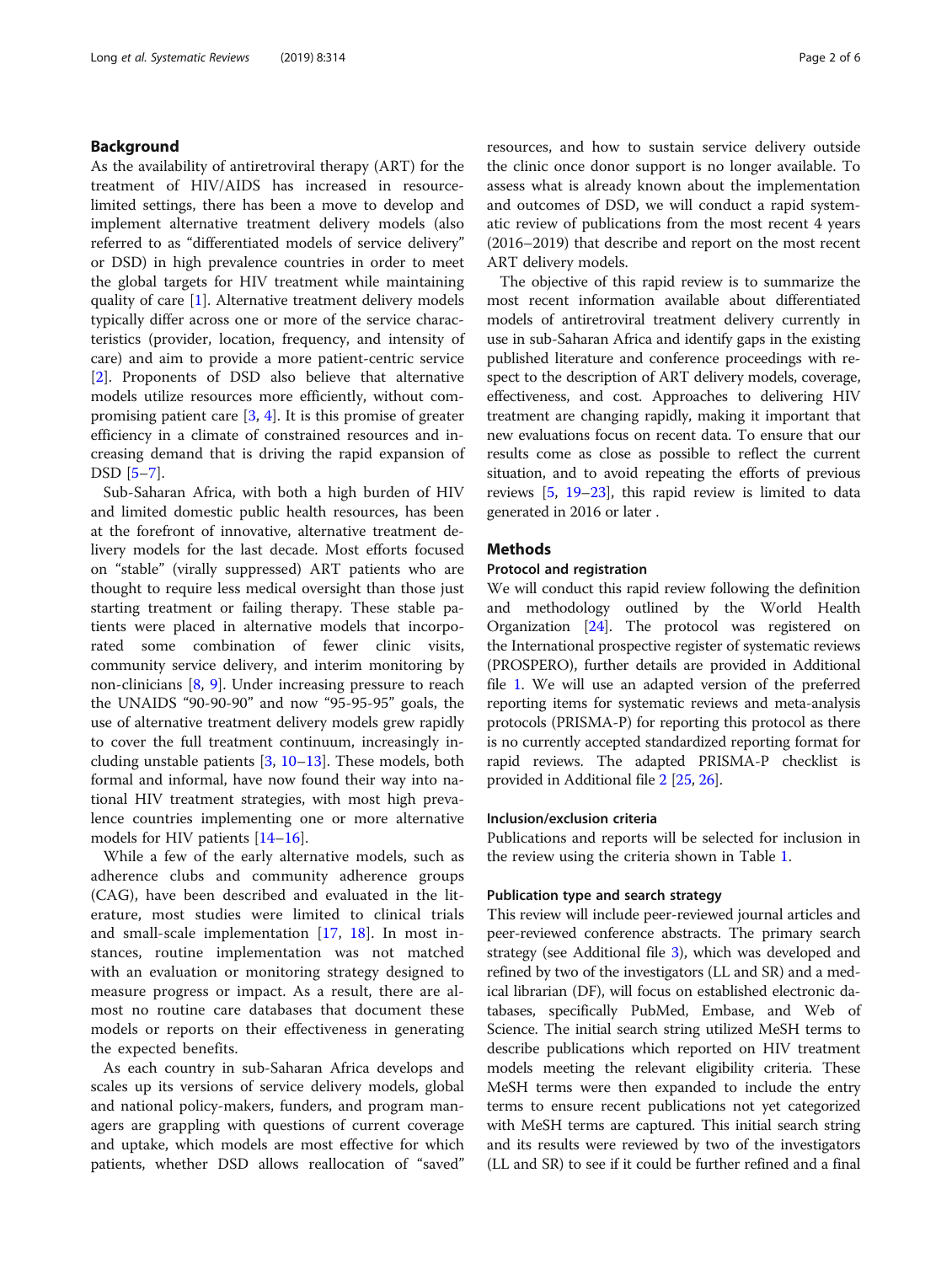# <span id="page-2-0"></span>Table 1 Inclusion and exclusion criteria

| Criterion                                   | Include                                                                                                                                                                                                                                                                                                                                                                                                                                                                                                                                                                                                                                                                                                                                                   | Exclude                                                                                                                                                                                      |
|---------------------------------------------|-----------------------------------------------------------------------------------------------------------------------------------------------------------------------------------------------------------------------------------------------------------------------------------------------------------------------------------------------------------------------------------------------------------------------------------------------------------------------------------------------------------------------------------------------------------------------------------------------------------------------------------------------------------------------------------------------------------------------------------------------------------|----------------------------------------------------------------------------------------------------------------------------------------------------------------------------------------------|
| A. Population                               | • All ages<br>• All genders<br>• Confirmed HIV positive status<br>· All risk groups (general, priority, key)<br>· On any line of lifelong antiretroviral treatment (i.e., first,<br>second, or third-line)<br>• In sub-Saharan Africa                                                                                                                                                                                                                                                                                                                                                                                                                                                                                                                     | • Pregnant women in PMTCT programs<br>• On ART for prevention (PEP or PrEP)                                                                                                                  |
| B. Intervention                             | • Delivery of lifelong ART that differs from standard or<br>traditional care in terms of population, location,<br>frequency, provider cadre, or services provided.                                                                                                                                                                                                                                                                                                                                                                                                                                                                                                                                                                                        | Report about a solely standard or traditional<br>model for delivering ART, prior to any<br>differentiation based on population, location,<br>frequency, provider cadre, or services provided |
| C. Required descriptive data about<br>model | Reports all of<br>• Location-is care provided in the clinic, on the clinic<br>campus, in the community or workplace, at home?<br>· Frequency-how often does the patient interact with<br>the healthcare system for each type of service (drug<br>pickup, medical consultation)?<br>· Provider-which cadre of clinical or lay staff provides<br>the service? For example, nurses conduct the medical<br>visits, while "expert patients" deliver drugs to the<br>patient's house.<br>· Patient type and line (stable, newly initiated, not stable;<br>first, second, or third line)<br>• Services provided (visit intensity)—what occurs at each<br>visit or interaction? Does visit include concomitant care<br>or medication delivery for co-morbidities? | Description provided does not describe all<br>the characteristics needed to define the model                                                                                                 |
| D. Comparator                               | Not required—single-arm evaluations are eligible                                                                                                                                                                                                                                                                                                                                                                                                                                                                                                                                                                                                                                                                                                          | None                                                                                                                                                                                         |
| E. Outcomes                                 | Reports one or more of the following outcomes:<br>· Coverage of population in need<br>• Uptake by patients<br>· Clinical outcome (e.g. retention in care, viral suppression)<br>• Cost or resource allocation<br>• Acceptability to patients or providers<br>• Feasibility to implement                                                                                                                                                                                                                                                                                                                                                                                                                                                                   | Insufficient detail provided to estimate at least<br>one outcome                                                                                                                             |
| F. Timing                                   | A majority of follow up data report on the delivery of<br>antiretroviral treatment occurring in January 2016 or later                                                                                                                                                                                                                                                                                                                                                                                                                                                                                                                                                                                                                                     | A majority of follow-up data report on the<br>period before January 2016                                                                                                                     |
| G. Sector                                   | Services provided to the public sector through the<br>government managed public health infrastructure or<br>through partner/NGO/private programs or facilities that<br>serve the uninsured sector                                                                                                                                                                                                                                                                                                                                                                                                                                                                                                                                                         | Services or programs for privately<br>(commercially) insured patients                                                                                                                        |
| H. Study design                             | Reports empirical data from retrospective or prospective<br>cohort, including:<br>• Randomized controlled trials<br>· Observational studies (including single-arm evaluations)<br>• Pre/post studies with or without a comparison group                                                                                                                                                                                                                                                                                                                                                                                                                                                                                                                   | • Systematic or other reviews<br>• Case series or reports<br>• Treatment guidelines<br>• Mathematical models<br>• Editorials<br>• Commentaries                                               |

PubMed search string was created by a medical librarian (DF). The PubMed search string was then transcribed into a search string for Embase and Web of Science by a medical librarian (DF). The secondary search strategy will include relevant conference websites for the years 2016- 2019 (CROI, IAS, SAAIDS, SAHIVSOC, EACS, APACC, INTEREST, ZHRC, and ICASA—see Additional file [3](#page-4-0) for full titles of conferences). This will be supplemented by manually reviewing the reference lists of included publications. The specific search strings for each database are noted in Additional file [3](#page-4-0). Both the primary and secondary search will review articles with a publication date 1 January 2016 or later.

# Data and analysis Record selection

Records generated by the search will be managed using Endnote <sup>™</sup> Version X9, Rayyan QCRI <sup>TM</sup>, and Mendeley TM Version 1.19.2 software. Titles and abstracts from a sample of 50 records from the final citation library (with duplicates removed) will be reviewed by the full study team (LL, SR, SP, SK, BN, CG, RC) against the stated inclusion and exclusion criteria. The search criteria will then be clarified as needed. After this calibration process, the first review of all titles and abstracts will be conducted by three independent reviewers (SK, CG, RC) using the Rayyan ™ platform and will be blinded until all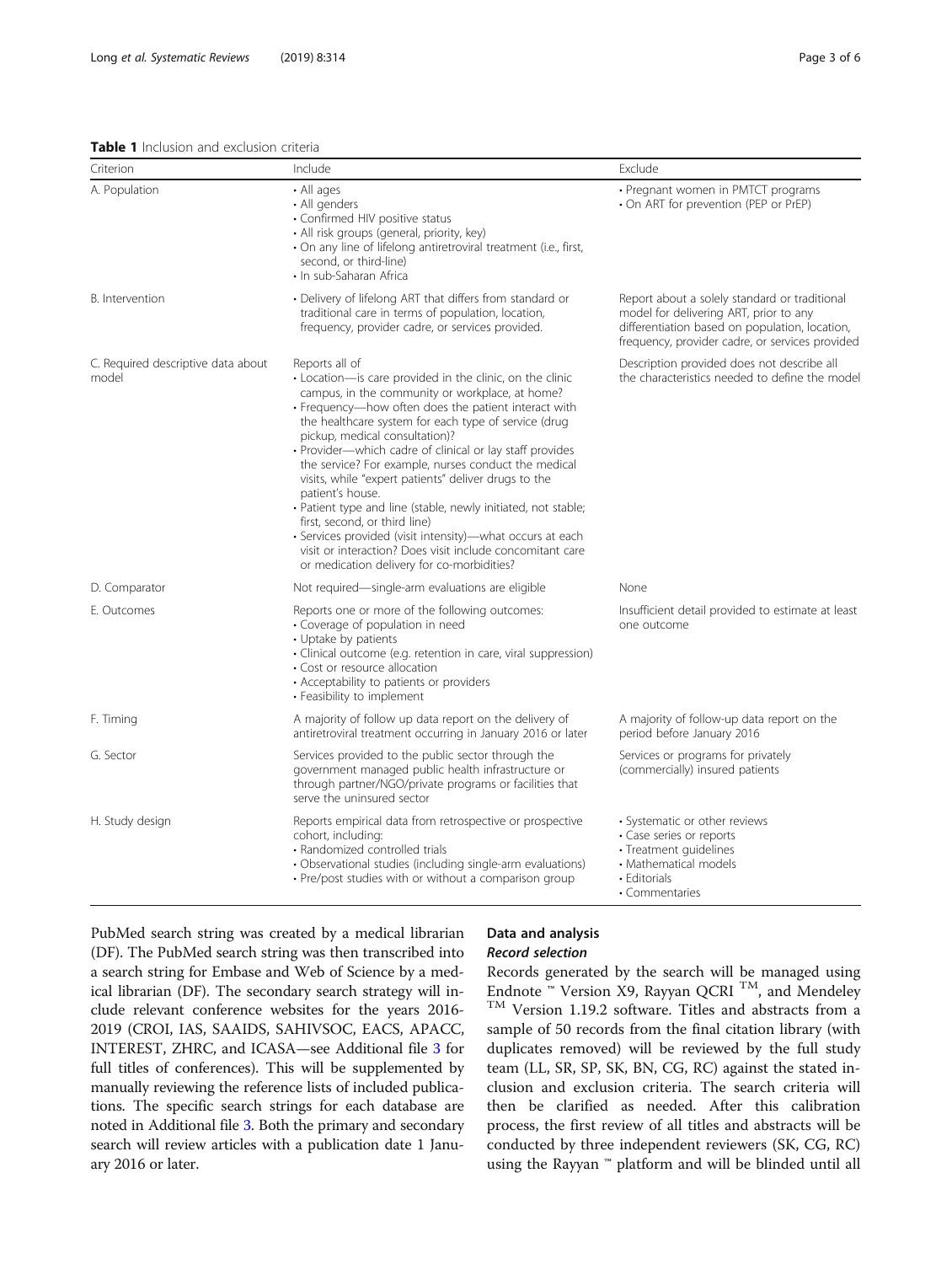reviewers have completed the process. For publications for which reviewers have conflicting opinions, two study team members will assess reasons for exclusion and make a final determination. The remaining publications will be included in the second review. All publications included for the second review will be retrieved in full and assessed against the specified inclusion and exclusion criteria. The second review will be done by at least two reviewers (SK, CG) and any disagreement between reviewers will be resolved through discussion and review by a third independent reviewer (LL). The results of the search will be presented in a PRISMA flow diagram.

# Data extraction

Data to be extracted from each publication included in the review are listed in Table 2.

A data extraction tool will be created in Excel™ and piloted on a subset  $(n = 5)$  of studies to determine

Table 2 Fields to be extracted from selected publications

| Category                       | Fields                                                                                                                                      |  |
|--------------------------------|---------------------------------------------------------------------------------------------------------------------------------------------|--|
| Publication identifiers        | Authors                                                                                                                                     |  |
|                                | Article title                                                                                                                               |  |
|                                | Publication type (journal, abstract)                                                                                                        |  |
|                                | Publication date                                                                                                                            |  |
|                                | Journal title with volume, issue, pages                                                                                                     |  |
| Study design and<br>site(s)    | Design (cross-sectional, longitudinal, trial, etc.)                                                                                         |  |
|                                | Dates of data collection                                                                                                                    |  |
|                                | Names and locations of study sites                                                                                                          |  |
| Population and<br>participants | Age group (adults, adolescents, children)                                                                                                   |  |
|                                | Risk group (general adults, people who inject<br>drugs, men who have sex with men, transgender<br>people, sex workers, health care workers) |  |
|                                | Sample size per arm                                                                                                                         |  |
|                                | Gender (% female)                                                                                                                           |  |
|                                | Year(s) of enrollment                                                                                                                       |  |
|                                | Duration of follow up (months)                                                                                                              |  |
| Intervention                   | Location of service delivery                                                                                                                |  |
|                                | Frequency of interaction                                                                                                                    |  |
|                                | Health care provider cadres                                                                                                                 |  |
|                                | ART regimen/line                                                                                                                            |  |
|                                | Services provided (intensity)                                                                                                               |  |
|                                | Sector                                                                                                                                      |  |
| Outcomes                       | Uptake (value, unit, detail)                                                                                                                |  |
|                                | Cost (value, unit, detail)                                                                                                                  |  |
|                                | Treatment outcome (outcome type, detail/<br>definition, value, unit, effect size, confidence<br>interval)                                   |  |
|                                | Acceptability                                                                                                                               |  |
|                                | Feasibility                                                                                                                                 |  |

whether fields can incorporate dropdown lists or other data validation checks to improve consistency in the data extraction. After refining the tool based on the pilot assessment, one reviewer (SK) will be responsible for extracting the data from the paper and a second reviewer will ensure data quality (CG). If the reviewers are unsure about the availability or suitability of data points this will be referred to a third reviewer (LL) for adjudication.

# Data synthesis and analysis

We anticipate that the review will include a wide range of study designs and outcomes. We will start by reporting each study's outcomes, by category (e.g., clinical outcomes, costs). Where possible, we will pool outcomes and report average and/or median values, with associated confidence intervals. Given the broad scope of the review and the attempt to be as inclusive as possible, however, it is unlikely that a formal statistical metaanalysis will be possible. Instead, we will describe the available data using basic descriptive statistics and narrative synthesis. If interventions appear similar to one another using the indicators listed in Table [1](#page-2-0), we will also group results by intervention type. Similarly, where possible we will group and comment upon other common features (e.g., rural vs urban models of care).

# Assessing the risk of bias

The risk of bias will be assessed using the Newcastle-Ottawa scale [\[27\]](#page-5-0) recommended by the Cochrane Collaboration group [[28\]](#page-5-0) for non-randomized studies and the revised Cochrane Risk of Bias Tool for randomized controlled trials [\[29,](#page-5-0) [30](#page-5-0)]. No studies will be excluded based on the risk of bias assessment, but the score will be reported for each study included in the final report.

# Amendments to the protocol

Significant amendments to the protocol after publication will be documented and reported in the results of the review.

# **Discussion**

The rapid review described in this protocol will synthesize current evidence related to differentiated models of antiretroviral treatment delivery being implemented in sub-Saharan Africa, providing an up-to-date evidence baseline for policy-makers, funders, and implementers. Depending on the results of the review, we anticipate that it will both inform these audiences about current progress and identify gaps in the evidence base requiring further research or evaluation.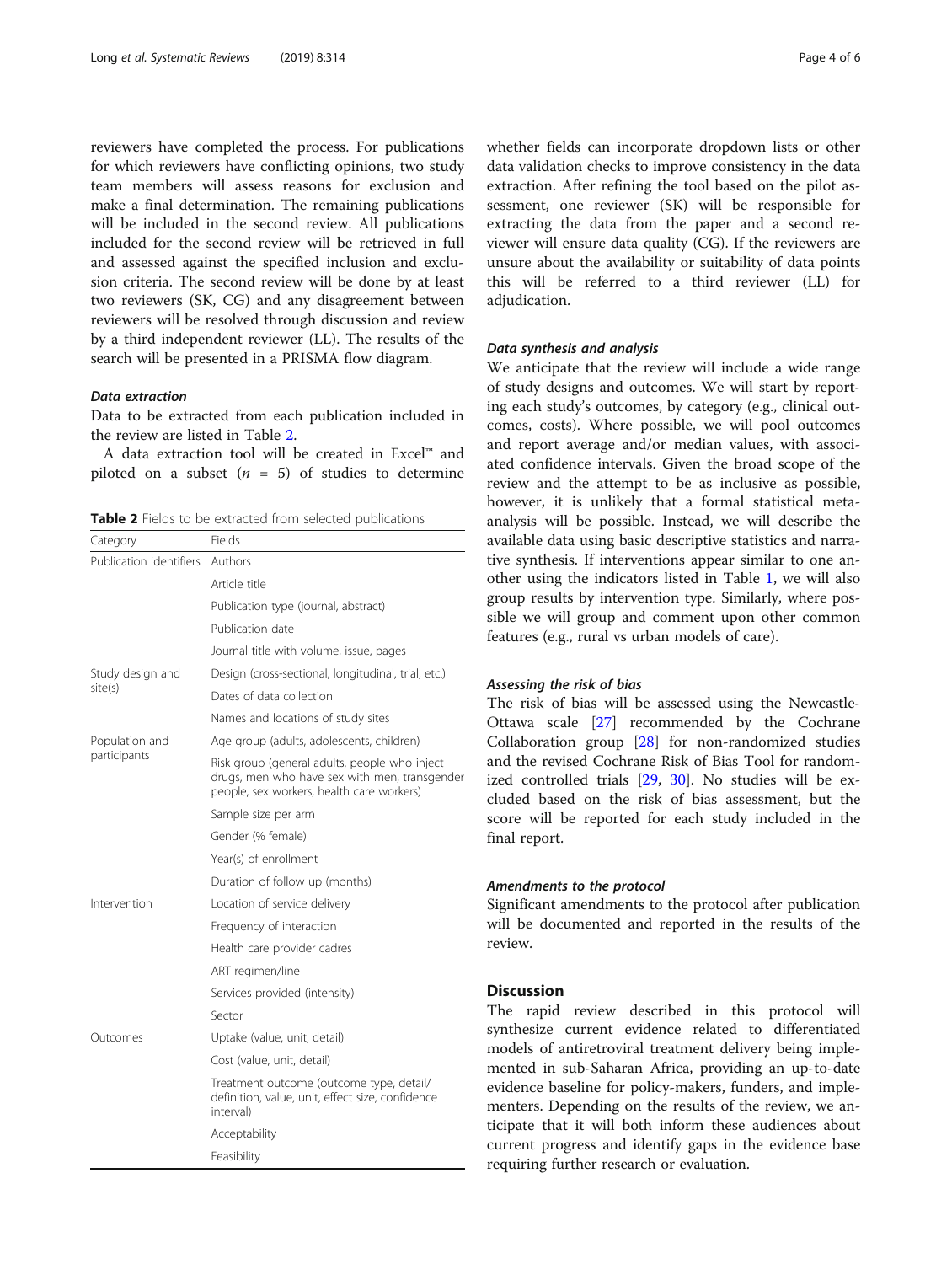# <span id="page-4-0"></span>Supplementary information

Supplementary information accompanies this paper at [https://doi.org/10.](https://doi.org/10.1186/s13643-019-1210-6) [1186/s13643-019-1210-6.](https://doi.org/10.1186/s13643-019-1210-6)

Additional file 1. Registration in PROSPERO. [https://www.crd.york.ac.uk/](https://www.crd.york.ac.uk/PROSPERO/display_record.php?RecordID=118230) [PROSPERO/display\\_record.php?RecordID=118230.](https://www.crd.york.ac.uk/PROSPERO/display_record.php?RecordID=118230)

Additional file 2. Reporting standards-PRISMA-P Checklist.

Additional file 3. Database search strings.

# Abbreviations

AIDS: Acquired immune deficiency syndrome; ART: Antiretroviral therapy; CAG: Community adherence group; CommART: Community-Centred Models of ART Service Delivery; CQUIN: Coverage, Quality, and Impact Network; CROI: Conference on Retroviruses and Opportunistic Infections; EQUIP: Evaluation and Quality Improvement Program; HIV: Human immunodeficiency virus; IAS: International AIDS Society; PEPFAR: President's Emergency Plan for AIDS Relief; PMTCT: Prevention of mother-to-child transmission; PRISMA-P: Preferred Reporting Items for Systematic reviews and Meta-Analysis Protocols; USAID DEC: United States Agency for International Development Experience Clearinghouse

#### Acknowledgements

We would also like to thank PEPFAR (USAID, CDC, OGAC), the Global Fund, WHO, ICAP, IAS, and the GHCC for granting us access to their reports and publications.

# Authors' contributions

SR, LL, SP, BN, and DF designed the study methods. SR, LL, SP, BN, RC, CG, AH, and SK drafted the manuscript. All authors were involved in the conception and design of the study and critically reviewed and approved the final manuscript.

## Funding

This project was funded under grant number OPP55206537 from the Bill & Melinda Gates Foundation. The funder had no role in the analysis, interpretation, or publication of this article.

#### Availability of data and materials

Not applicable—no datasets currently available.

Ethics approval and consent to participate

Not applicable.

## Consent for publication

Not applicable.

# Competing interests

The authors declare that they have no competing interests.

# Author details

<sup>1</sup>Department of Global Health, Boston University, Boston, USA. <sup>2</sup>Health Economics and Epidemiology Research Office, Department of Internal Medicine, School of Clinical Medicine, Faculty of Health Sciences, University of the Witwatersrand, Johannesburg, South Africa. <sup>3</sup>Alumni Medical Library, Boston University, Boston, USA.

# Received: 3 April 2019 Accepted: 22 October 2019 Published online: 06 December 2019

# References

- 1. El-Sadr WM, Rabkin M, DeCock KM. Population health and individualized care in the global AIDS response: synergy or conflict? AIDS. 2016;30(14): 2145–8.
- 2. Duncombe C, Rosenblum S, Hellmann N, Holmes C, Wilkinson L, Biot M, et al. Reframing HIV care: Putting people at the centre of antiretroviral delivery. Trop Med Int Health. 2015;20(4):430–47.
- 3. Grimsrud A, Bygrave H, Doherty M, Ehrenkranz P, Ellman T, Ferris R, et al. Reimagining HIV service delivery: the role of differentiated care from prevention to suppression. J Int AIDS Soc. 2016;19(1):21484.
- 4. Barker C, Dutta A, Klein K. Can differentiated care models solve the crisis in HIV treatment financing? Analysis of prospects for 38 countries in sub-Saharan Africa: Barker C et al. J Int AIDS Soc. 2017;20:21648.
- 5. Decroo T, Rasschaert F, Telfer B, Remartinez D, Laga M, Ford N. Communitybased antiretroviral therapy programs can overcome barriers to retention of patients and decongest health services in sub- saharan africa: A systematic review. Int Health. 2013;5(3):169–79.
- 6. Van Damme W, Kober K, Kegels G. Scaling-up antiretroviral treatment in Southern African countries with human resource shortage: How will health systems adapt? Soc Sci Med. 2008;66(10):2108–21.
- 7. Callaghan M, Ford N, Schneider H. A systematic review of task- shifting for HIV treatment and care in Africa. Hum Resour Health. 2010;8(1):8.
- 8. Long L, Brennan A, Fox MP, Ndibongo B, Jaffray I, Sanne I, et al. Treatment outcomes and cost-effectiveness of shifting management of stable ART patients to nurses in South Africa: An observational cohort. PLoS Med. 2011;8(7):e1001055.
- 9. Luque-Fernandez MA, Van Cutsem G, Goemaere E, Hilderbrand K, Schomaker M, Mantangana N, et al. Effectiveness of Patient Adherence Groups as a Model of Care for Stable Patients on Antiretroviral Therapy in Khayelitsha, Cape Town, South Africa. PLoS ONE. 2013;8(2):e56088.
- 10. Mesic A, Fontaine J, Aye T, Greig J, Thwe TT, Moretó-Planas L, et al. Implications of differentiated care for successful ART scale-up in a concentrated HIV epidemic in Yangon, Myanmar. J Int AIDS Soc. 2017; 20:21644.
- 11. Iwuji CC, Orne-Gliemann J, Larmarange J, Okesola N, Tanser F, Thiebaut R, et al. Uptake of Home-Based HIV Testing, Linkage to Care, and Community Attitudes about ART in Rural KwaZulu-Natal, South Africa: Descriptive Results from the First Phase of the ANRS 12249 TasP Cluster-Randomised Trial. PLoS Med. 2016;13(8):e1002107.
- 12. Differentiated Care for Adults at High Risk of HIV Disease Progression: A Call to Action [Internet]. The CQUIN Project for Differentiated Care; 2018 [cited 2019 Feb 15]. Available from: [https://icap.columbia.edu/wp-content/](https://icap.columbia.edu/wp-content/uploads/2018/04/Differentiated-Care-for-Adults-at-High-Risk-of-HIV-Disease-Progression-A-Call-to-Action.pdf) [uploads/2018/04/Differentiated-Care-for-Adults-at-High-Risk-of-HIV-Disease-](https://icap.columbia.edu/wp-content/uploads/2018/04/Differentiated-Care-for-Adults-at-High-Risk-of-HIV-Disease-Progression-A-Call-to-Action.pdf)[Progression-A-Call-to-Action.pdf.](https://icap.columbia.edu/wp-content/uploads/2018/04/Differentiated-Care-for-Adults-at-High-Risk-of-HIV-Disease-Progression-A-Call-to-Action.pdf)
- 13. Fast-Track Ending the Epidemic by 2030 [Internet]. UNAIDS; 2014 [cited 2019 Mar 25] p. 1–36. Available from: [http://www.unaids.org/sites/default/](http://www.unaids.org/sites/default/files/media_asset/JC2686_WAD2014report_en.pdf) [files/media\\_asset/JC2686\\_WAD2014report\\_en.pdf](http://www.unaids.org/sites/default/files/media_asset/JC2686_WAD2014report_en.pdf).
- 14. Tsui S, Denison JA, Kennedy CE, Chang LW, Koole O, Torpey K, et al. Identifying models of HIV care and treatment service delivery in Tanzania, Uganda, and Zambia using cluster analysis and Delphi survey. BMC Health Serv Res. 2017;17(1) [cited 2019 Feb 15]. Available from: [https://](https://bmchealthservres.biomedcentral.com/articles/10.1186/s12913-017-2772-4) [bmchealthservres.biomedcentral.com/articles/10.1186/s12913-017-2772-4.](https://bmchealthservres.biomedcentral.com/articles/10.1186/s12913-017-2772-4)
- 15. South Africa's National Strategic Plan for HIV, TB & STIs 2017-2022. Government of South Africa; 2017.
- 16. Garmehi M, Mansouri Y. Differentiated service delivery: an operational manual [Internet]; 2007. p. 250–3. Available from: [http://www.](http://www.differentiatedcare.org/Portals/0/adam/Content/nD4Qpp8C6Ei7R-TPPAKeLw/File/DSD%20for%20HIV%20in%20Ghana_FINAL.pdf) [differentiatedcare.org/Portals/0/adam/Content/nD4Qpp8C6Ei7R-TPPAKeLw/](http://www.differentiatedcare.org/Portals/0/adam/Content/nD4Qpp8C6Ei7R-TPPAKeLw/File/DSD%20for%20HIV%20in%20Ghana_FINAL.pdf) [File/DSD for HIV in Ghana\\_FINAL.pdf.](http://www.differentiatedcare.org/Portals/0/adam/Content/nD4Qpp8C6Ei7R-TPPAKeLw/File/DSD%20for%20HIV%20in%20Ghana_FINAL.pdf)
- 17. Humphreys CP, Wright J, Walley J, Mamvura CT, Bailey KA, Ntshalintshali SN, et al. Nurse led, primary care based antiretroviral treatment versus hospital care: a controlled prospective study in Swaziland. BMC Health Serv Res. 2010;10(1):229.
- 18. Selke HM, Kimaiyo S, Sidle JE, Vedanthan R, Tierney WM, Shen C, et al. Task-Shifting of Antiretroviral Delivery From Health Care Workers to Persons Living With HIV/AIDS: Clinical Outcomes of a Community-Based Program in Kenya. JAIDS J Acquir Immune Defic Syndr. 2010;55(4):483–90.
- 19. Wouters E, Van Damme W, van Rensburg D, Masquillier C, Meulemans H. Impact of community-based support services on antiretroviral treatment programme delivery and outcomes in resource-limited countries: a synthetic review. BMC Health Serv Res. 2012;12(1) [cited 2019 Mar 1]. Available from: [https://bmchealthservres.biomedcentral.com/articles/10.11](https://bmchealthservres.biomedcentral.com/articles/10.1186/1472-6963-12-194) [86/1472-6963-12-194.](https://bmchealthservres.biomedcentral.com/articles/10.1186/1472-6963-12-194)
- 20. Davis N, Kanagat N, Sharer M, Eagan S, Pearson J, Amanyeiwe U. "Ugo." Review of differentiated approaches to antiretroviral therapy distribution. AIDS Care. 2018;30(8):1010–6.
- 21. Mukumbang FC, Van Belle S, Marchal B, van Wyk B. An exploration of group-based HIV/AIDS treatment and care models in Sub-Saharan Africa using a realist evaluation (Intervention-Context-Actor-Mechanism-Outcome) heuristic tool: a systematic review. Implement Sci. 2017;12(1) [cited 2019 Mar 1]. Available from: [http://implementationscience.biomedcentral.com/](http://implementationscience.biomedcentral.com/articles/10.1186/s13012-017-0638-0) [articles/10.1186/s13012-017-0638-0.](http://implementationscience.biomedcentral.com/articles/10.1186/s13012-017-0638-0)